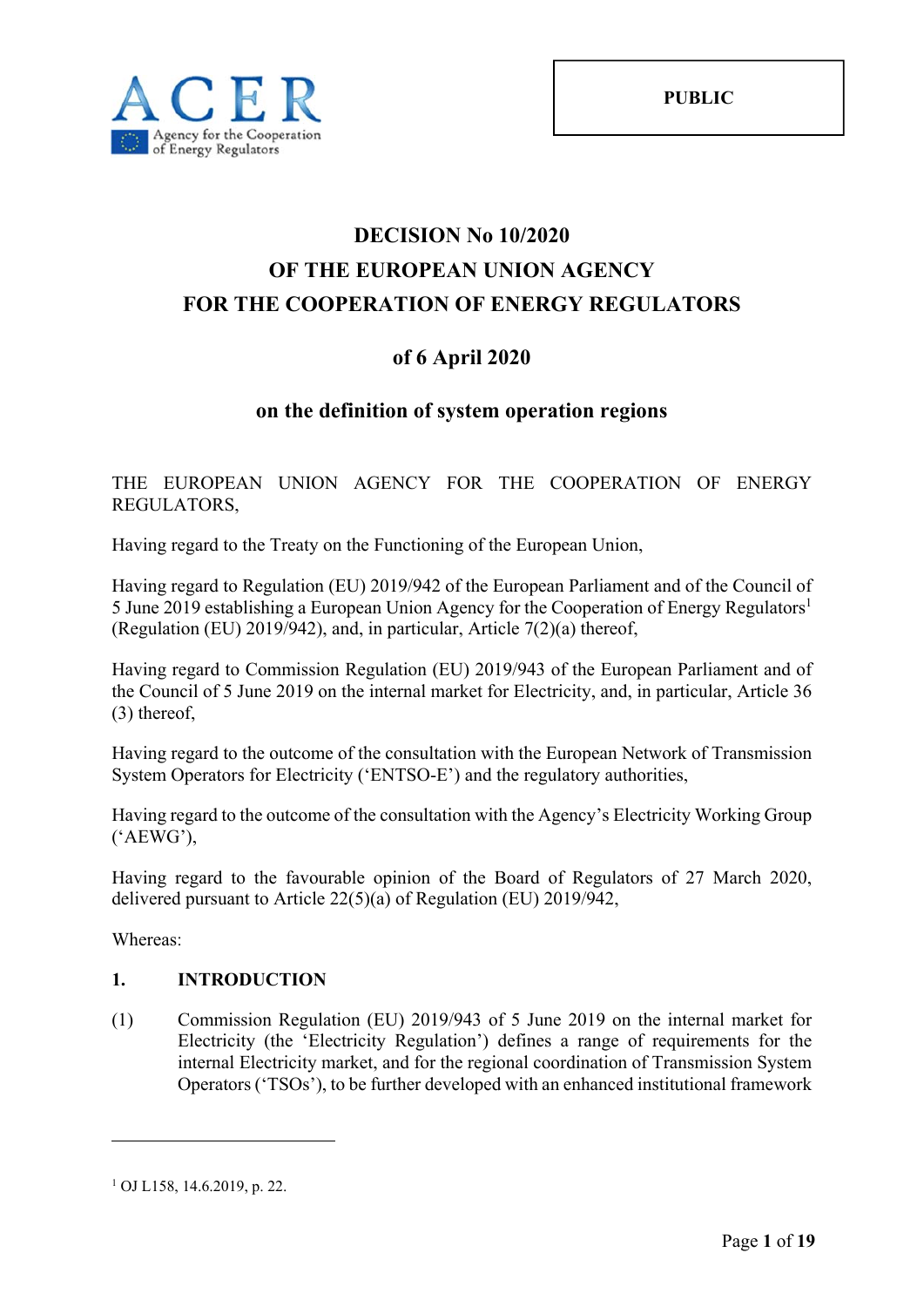

via the establishment of regional coordination centres ('RCCs'). These requirements include the geographical scope of RCCs in accordance with Article 36 of the Electricity Regulation.

- (2) Pursuant to Article 36(1) of the Electricity Regulation, ENTSO-E must develop a proposal defining system operation regions ('SORs') and submit it to the Agency for approval. Within three months of receipt, the Agency shall either approve the proposal or propose amendments in accordance with Article 7(2)(a) of Regulation (EU) 2019/942 and Article 36(3) of the Electricity Regulation.
- (3) The present Decision follows from a proposal for the definition of SORs submitted by ENTSO-E, seeking approval by the Agency; Annex I to this Decision defines the SORs as decided by the Agency.

### **2. PROCEDURE**

#### $2.1.$ **Proceedings before the Agency**

- (4) In accordance with Article 36(1) of the Electricity Regulation, ENTSO-E had to submit a proposal for SORs by 5 January 2020.
- (5) On 24 October 2019, ENTSO-E published for public consultation the draft ENTSO-E proposal for SORs definition in accordance with Article 36(1) of the Electricity Regulation<sup>2</sup>'. The consultation lasted from 24 October 2019 until 20 November 2019. The Agency was not informally consulted by ENTSO-E prior to the launch of the public consultation.
- (6) On 6 January 2020, ENTSO-E submitted to the Agency an ENTSO-E proposal for SOR definition in accordance with Article 36(1) of the Electricity Regulation (the 'Proposal').
- (7) On 6 January 2020, the Agency launched a public consultation on the Proposal, inviting all stakeholders to submit their comments by 19 January 2020. The public consultation document asked stakeholders to provide views on four specific topics of the proposal, as well as allowed respondents to submit comments on any other views. The responses received, as well as the Agency's assessment of the responses received, are presented in Annex II to this Decision.
- (8) A bilateral consultation with ENTSO-E was planned and agreed in advance in order to ensure a swift and efficient decision making process.

<sup>2</sup> https://consultations.entsoe.eu/system-operations/sor-

1

proposal/supporting\_documents/191024%20ENTSOE%20proposal%20for%20System%20Operation%20Regio ns%20CEP%20art.%2036\_for%20public%20consultation.docx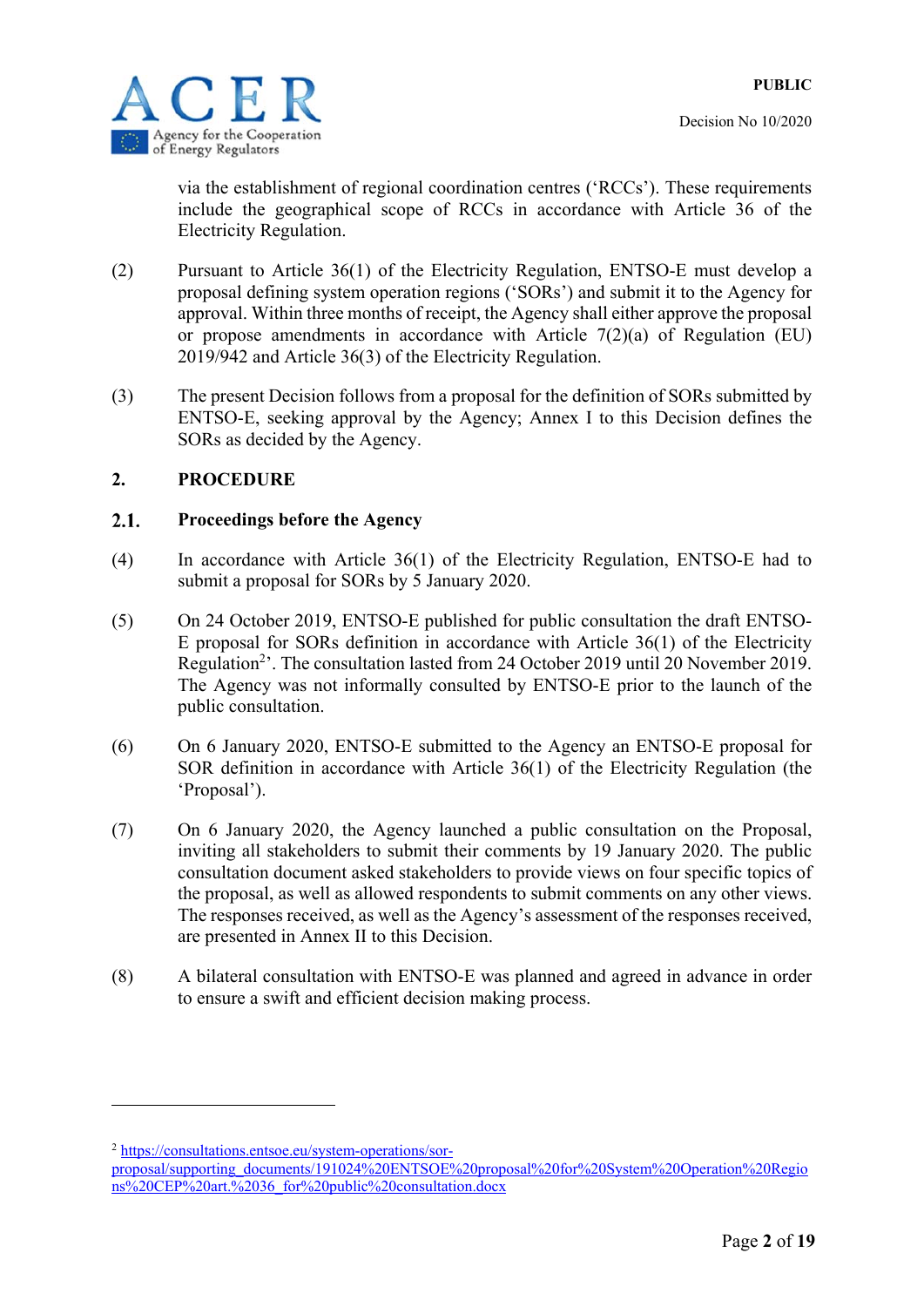



- (9) During and after the public consultation, the Agency closely cooperated with regulatory authorities, TSOs and ENTSO-E and further consulted on the intended amendments to the Proposal through telephone conference calls and electronic exchanges of intended amendments. In particular, the following steps were taken:
	- *14 January 2020: telephone conference call with the European Commission, Danish regulatory authority, Danish TSO on specifics for its control area being part of Nordic and Continental Europe synchronous areas;*
	- *16 January 2020: telephone conference call with all regulatory authorities in the framework of the Agency's System Operation Grid Connection Taskforce (SOGC TF);*
	- *20 January 2020: telephone conference call with regulatory authorities and TSOs from South West CCR (ES, FR, PT);*
	- *21 January 2020: telephone conference call with ENTSO-E and all regulatory authorities;*
	- *22 January 2020: telephone conference call with Italian regulatory authority and Italian TSO on specifics for GRIT CCR;*
	- *23 January 2020: telephone conference call with relevant regulatory authorities and TSOs regarding the DK1 bidding zone (DK, DE, NE);*
	- *28 January 2020: telephone conference call with ENTSO-E and TSOs regarding the treatment of third countries' TSOs;*
	- *29 January 2020: draft amendments to the Proposal were sent to ENTSO-E and all regulatory authorities;*
	- *30 January 2020: telephone conference call with ENTSO-E and all regulatory authorities;*
	- *5 February 2020: telephone conference call with all regulatory authorities;*
	- *7 February 2020: telephone conference call with ENTSO-E and all regulatory authorities;*
	- *12 February 2020: orientation discussion at the AEWG;*
	- *13 February 2020: telephone conference call with ENTSO-E, Austrian regulatory authority and Austrian TSOs APG and VUEN on specifics for VUEN;*
	- *14 February 2020: telephone conference call with ENTSO-E and all regulatory authorities;*
	- *18 February 2020: telephone conference call with Italian regulatory authority and Italian TSO on specifics for GRIT CCR;*
	- *18 February 2020: amendments to the Proposal, along with the legal reasoning, were sent to ENTSO-E and all regulatory authorities;*
	- *19 February 2020: ENTSO-E submission to the Agency of a written Position Paper regarding Central Europe SOR (CE SOR);*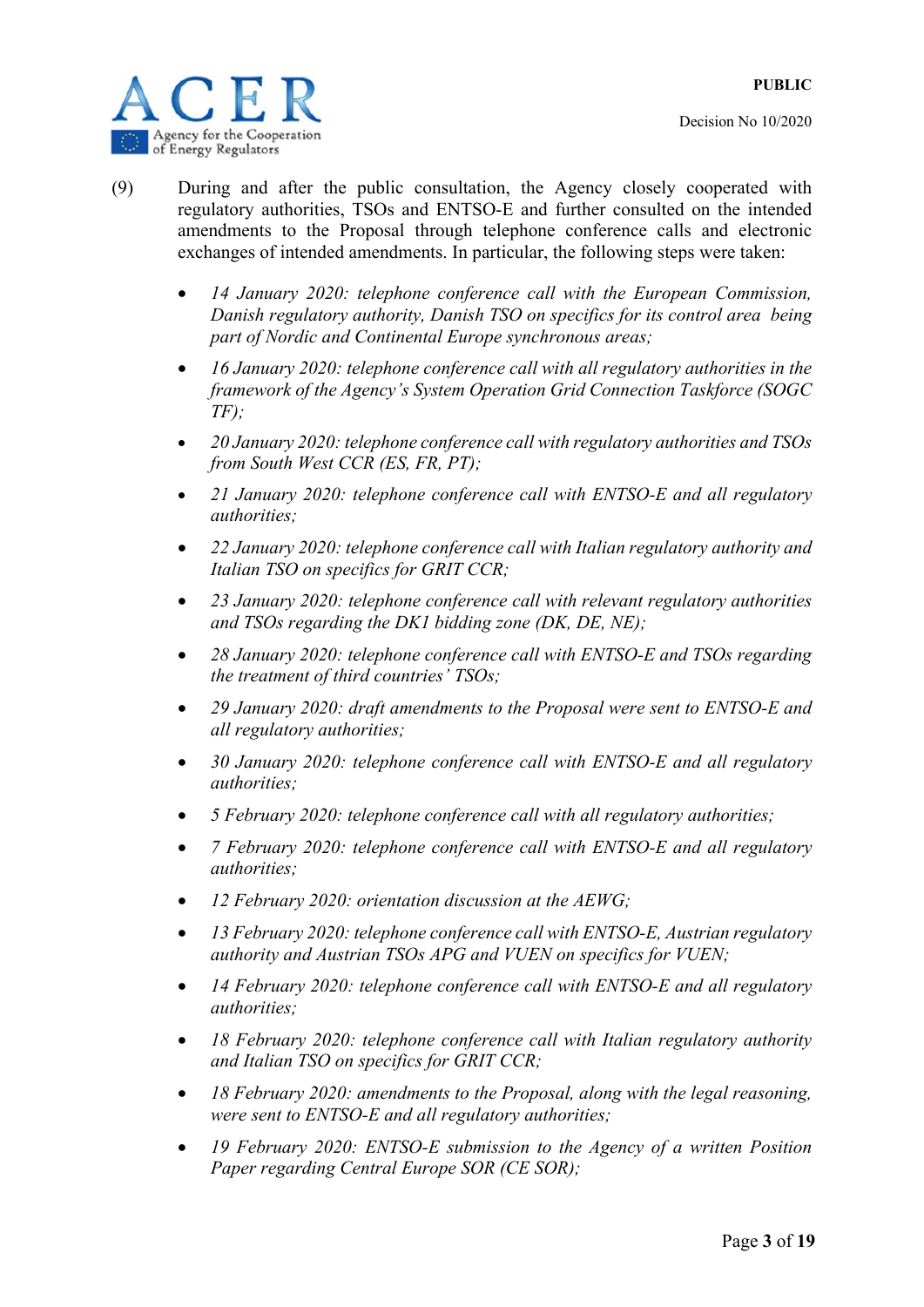

- *20 February 2020: additional telephone conference call with ENTSO-E and all regulatory authorities, as per ENTSO-E request, to hear ENTSO-E's views on the Agency's proposed changes to the Proposal.*
- *27 February 2020: telephone conference call with all regulatory authorities in the framework of the SOGC TF;*
- *5 March 2020: ACER amendments to the Proposal discussed at the AEWG.*

### **3. THE AGENCY'S COMPETENCE TO DECIDE ON THE PROPOSAL**

- (10) Pursuant to Article 7(2)(a) of Regulation (EU) 2019/942, as well as Article 36(3) of the Electricity Regulation, the Agency shall decide on the proposal defining the system operation regions, by approving it or proposing amendments, within three months of receipt of such proposal from ENTSO-E.
- (11) Since ENTSO-E submitted the Proposal in accordance with Article 36(1) of the Electricity Regulation, the Agency is competent to decide on this Proposal according to Article 7(2)(a) of Regulation (EU) 2019/942 and Article 36(3) of the Electricity Regulation.

### **4. SUMMARY OF THE PROPOSAL**

- (12) The Proposal consists of the following elements:
	- (a) The 'Whereas' section and Articles 1 and 2, which include the subject matter and scope, as well as the definitions and interpretation;
	- (b) Article 3, which contains the proposal for SORs based on the capacity calculation regions and includes the relevant TSOs, outage coordination regions, bidding zones and bidding zone borders;
	- (c) Article 4, which includes the proposal on coordination of the bidding zone borders adjacent to SORs and specifies how the coordination between RCCs for those borders is to take place;
	- (d) Articles 5 to 7, which address consultation with the regulatory authorities and relevant stakeholders, the implementation of the Proposal and language.
- (13) For the sake of clarity, the Agency wishes to emphasise that ENTSO-E's informative annexes to the Proposal are not part of the Agency's Decision. A list of the third countries mentioned in ENTSO-E's informative annexes is included in Annex III to this Decision, for information.

#### **5. SUMMARY OF THE OBSERVATIONS RECEIVED BY THE AGENCY**

#### $5.1.$ **Public consultation**

(14) On 6 January 2020, the Agency launched a public consultation on the Proposal, inviting all stakeholders to submit their comments by 19 January 2020. The public consultation document asked stakeholders to provide views on four specific topics of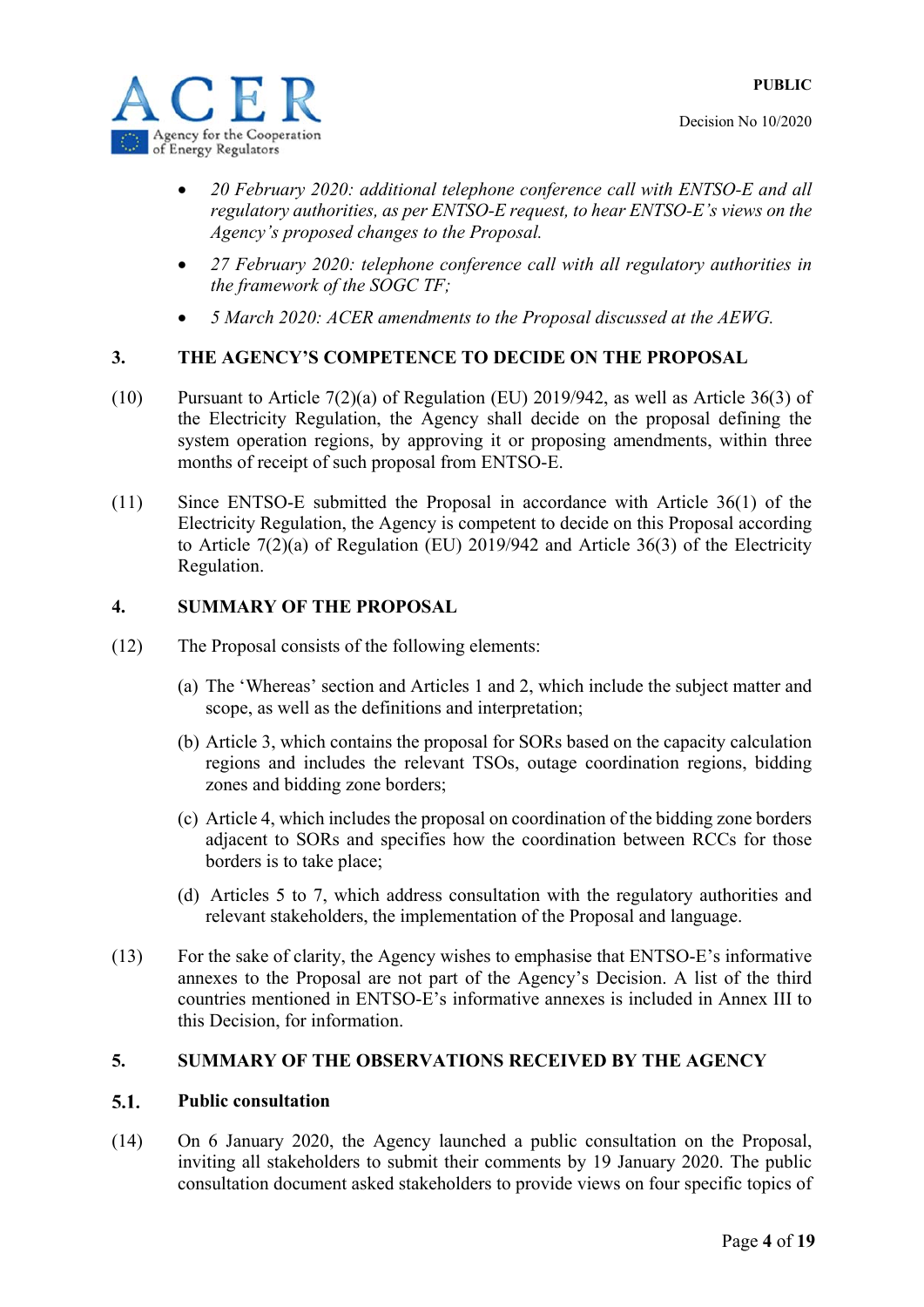

the Proposal: (i) the 'Whereas' section, covering the legal scope of the Proposal, as well as the participation of third countries, (ii) the proposal for SORs, including the scope for RCCs and SORs definition in light of grid topology, degree of interconnection and flows today and in the future, (iii) the coordination of the bidding zone borders adjacent to SORs, covering also the participation of non-EU TSOs, (iv) the consultation with the regulatory authorities and relevant stakeholders, including the coordination rules for RCCs and between different SORs. In addition, the public consultation document allowed stakeholders to submit comments on any other views.

- (15) The Agency received responses from five stakeholders. The evaluation of the responses received is presented in Annex II to this Decision. It contains stakeholders' concerns regarding the questions covering the above mentioned issues, summarised below:
	- (a) Regarding the legal scope and participation of third countries in SORs addressed in the 'Whereas' section of the Proposal, as well as touched upon in Article 2 thereof, two stakeholders supported the proposed approach by the Agency to remove references to Article 35 of the Electricity Regulation as it is out of scope of the Proposal, as well as not to take into consideration in this decision the informative annexes to the Proposal. However, the majority of stakeholders argued for the inclusion of third countries in the definition of SORs; the majority of respondents stated their concerns regarding the possibility of involving third countries in the SOR or RCC. Three respondents stated that they see "no reason to exclude borders with adjacent non-EU countries, where the EU legislation does not apply, to ensure the possibility of an efficient coordination with the same tools and mechanisms". Nevertheless, all three respondents acknowledged the legal issues surrounding the inclusion of third countries in the SORs;
	- (b) Two of three stakeholders who answered the Agency's question regarding the range of tasks to be covered by the Proposal agreed with the Agency's position that the entire range of tasks for RCCs listed in Annex I of the Electricity Regulation should be included in the Proposal;
	- (c) Regarding the scope for RCCs and SORs definition in light of grid topology, degree of interconnection and flows today and in the future, two of the three stakeholders who provided an answer to this question supported the Agency's initial views to list the entire range of tasks of Annex I of the Electricity Regulation; those stakeholders also agreed that the Proposal did not take adequately into account the grid topology, including the degree of interconnection and of interdependency of the electricity system in terms of flows today and in the near future. The same two stakeholders stated that "the most logical composition of System Operation Regions should be by synchronous system". The third stakeholder (ENTSO-E) emphasised its availability to provide more clarifications to the Agency in this regard (which was later done as described in paragraph (9));
	- (d) Regarding the coordination rules for RCCs and between different SORs, stakeholders supported the Agency's proposal to delete the provisions which did not stem from Article 36 of the Electricity Regulation;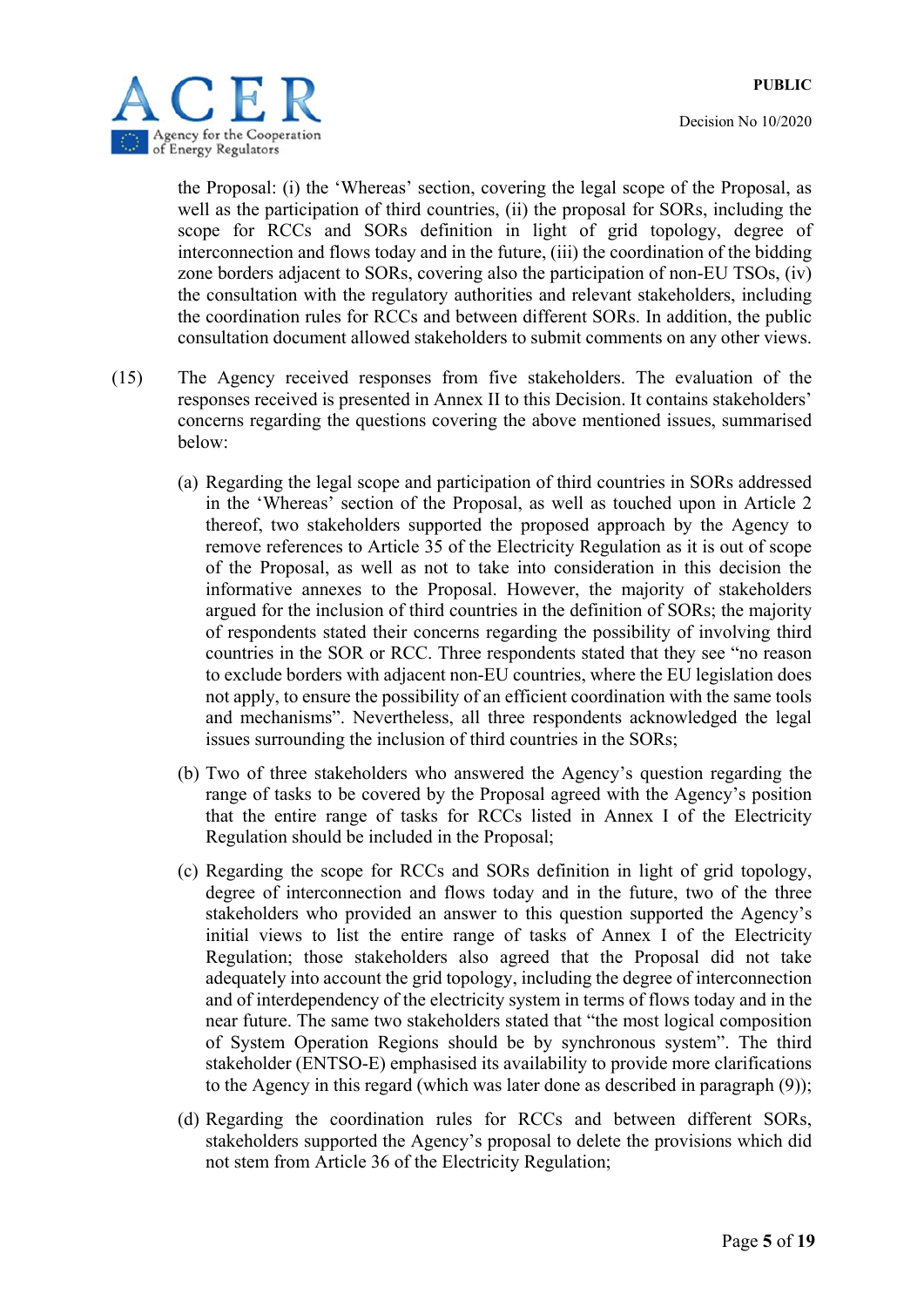

(e)Regarding other topics, two stakeholders expressed concerns whether the Proposal adequately took into account future network and market developments, as well as a closer system operation coordination. Respondents "would like to encourage ACER and TSOs to take future network and market developments into account when defining SORs" and stated, quote: "*The current proposal for SORs seems to*  be the reflection of the current situation without taking future network and market *developments nor the required closer system operation cooperation into account.*".

#### $5.2.$ **Consultation of ENTSO-E, TSOs and regulatory authorities**

- (16) During the close cooperation between the Agency, regulatory authorities, ENTSO-E and TSOs as detailed in paragraph (9) above, the Agency:
	- (a) Discussed the comments received during the public consultation (see section 5.1.);
	- (b) Discussed and further clarified the purpose and scope of the Proposal and excluded topics, for example reference to organisational/coordination or governance aspects concerning future RCC establishment, that were out of scope;
	- (c) With respect to the participation of third countries, further clarified the scope of the Proposal and discussed the inclusion of a new recital on the importance of third countries for secure system operations, as well as a timeline for the conclusion of agreements with third countries;
	- (d) Discussed the definition of the SORs in light of grid topology, including the degree of interconnection and of interdependency of the electricity system in terms of flows today and in the near future, and discussed different options for the definition of SOR in accordance with both technical and legal requirements, namely those contained in Chapter V of the Electricity Regulation;
	- (e) With respect to future RCCs, discussed the scope regarding legal provisions and tasks to be performed, as well as discussed the ability for other TSOs, not those participating in the SOR, to contribute to the decision-making process when establishing the RCCs and in particular in carrying out and developing the procedure for the adoption and revision of coordinated actions and recommendations issued by RCCs;
	- (f) With respect to the applicability on TSOs, discussed which TSOs should be named in the Proposal based on the responsibilities assigned to TSOs at national level or the designation of TSOs at national level, and discussed the inclusion of a new paragraph to address circumstances where more than one TSO exists in a Member State;
	- (g) Discussed rules and procedures with respect to coordination aspects for the bidding zone borders adjacent to SORs;
	- (h) Discussed the Agency's intended amendments to the Proposal with the AEWG.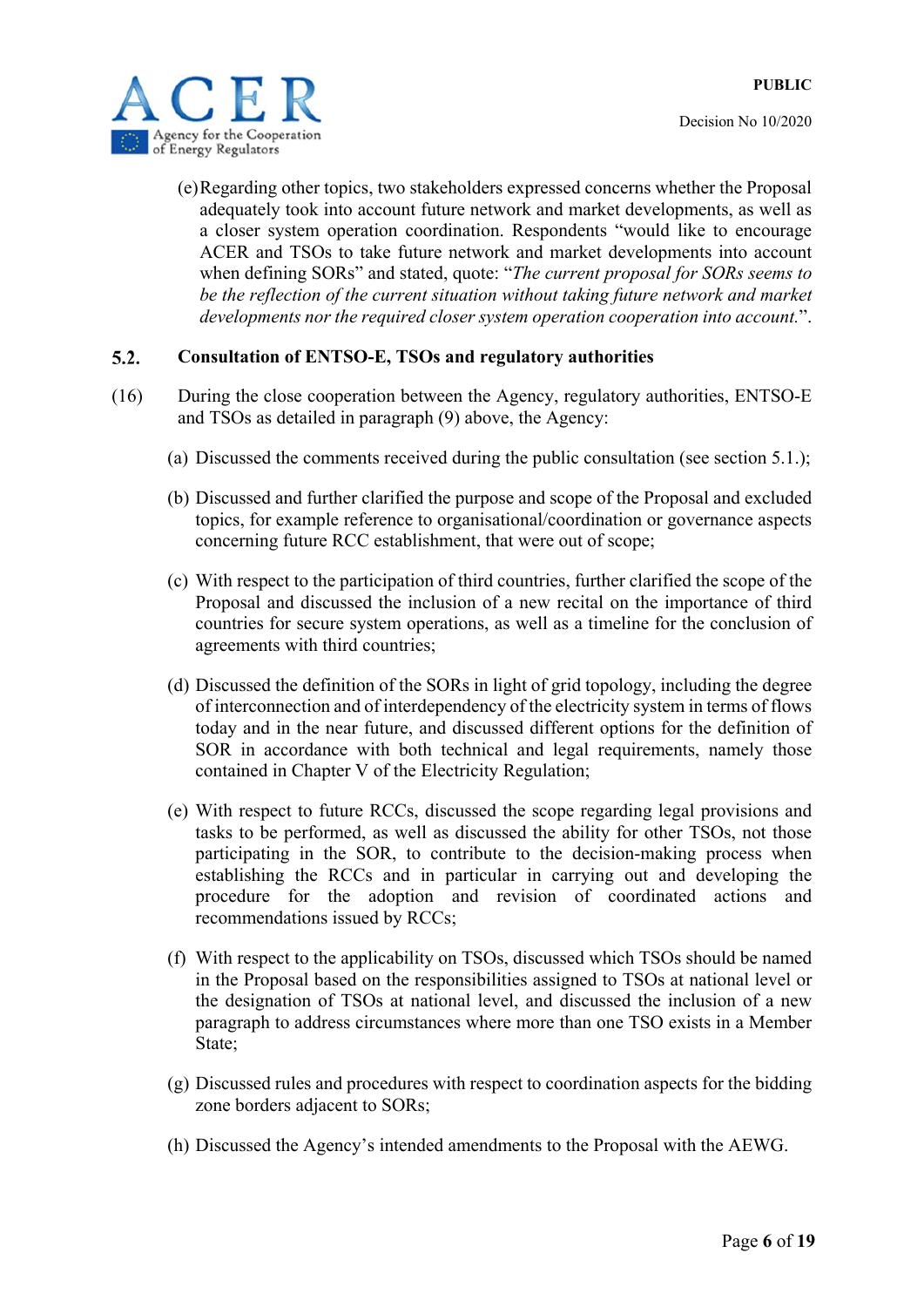

- (17) On 19 February 2020, ENTSO-E submitted to the Agency a Position Paper in response to the Agency's intent to define a single SOR for the Continental Europe Synchronous Area (CE SA).
- (18) In this Position Paper, containing key statements, legal clarifications and technical considerations, ENTSO-E asked the Agency to accept the SORs as defined by ENTSO-E and withdraw its alternative configuration of one SOR for the whole CE SA.
- (19) ENTSO-E explained in its Position Paper why, in its view, the Agency's configuration of one SOR for the whole CE SA does not take into account grid topology, degree of interconnection and interdependency in terms of flows, while at the same time would raise a number of difficulties, costs and risks.
- (20) The Agency heard ENTSO-E's concerns and views presented in its Position Paper during an additional telephone conference call, held as per ENTSO-E's request, on 20 February 2020.
- (21) During the abovementioned conference call, the Agency and ENTSO-E were able to agree on a number of necessary amendments of the proposal (on all aspects other than the configuration of the  $SOR(s)$  in the CE SA).
- (22) On 5 March 2020, the AEWG discussed the Agency's intended amendments to the Proposal, analysed legal and technical requirements of the Electricity Regulation, as well as analysed the risks and benefits of SOR definitions, both as proposed and as amended by the Agency. Participants' opinions were divided on the issue of creating a single SOR for CE SA.
- (23) Following the meeting, on 10 March 2020, the AEWG made the following recommendations in order to reach a compromise between the different views, quote:
	- *a. "Keep the SOR South-East Europe (SEE), considering different operational and organisational requirements in the SORs Central Europe (CE) and SEE and also the already announced setup of a regional security centre (RSC) in Thessaloniki. The Romanian TSO would be part of the SOR CE and establish cooperation with SOR SEE via contractual arrangements;"*
	- *b. "Include the SOR South-West Europe (SWE) in the SOR CE, to avoid participation of the French TSO in two SORs;" and*
	- *c. "Solve the double participation of the Italian TSO with the allocation of Terna to the SOR CE and providing for coordination in the SOR SEE via contractual arrangements. The Italy Northern Borders CCR would be part of the SOR CE. The Greece and Italy (GRIT) CCR would act as interface between the SORs CE and SEE."*
- (24) The AEWG further emphasised that "generally, an efficient and effective coordination between the SORs (especially the SORs in one synchronous area) and, later in the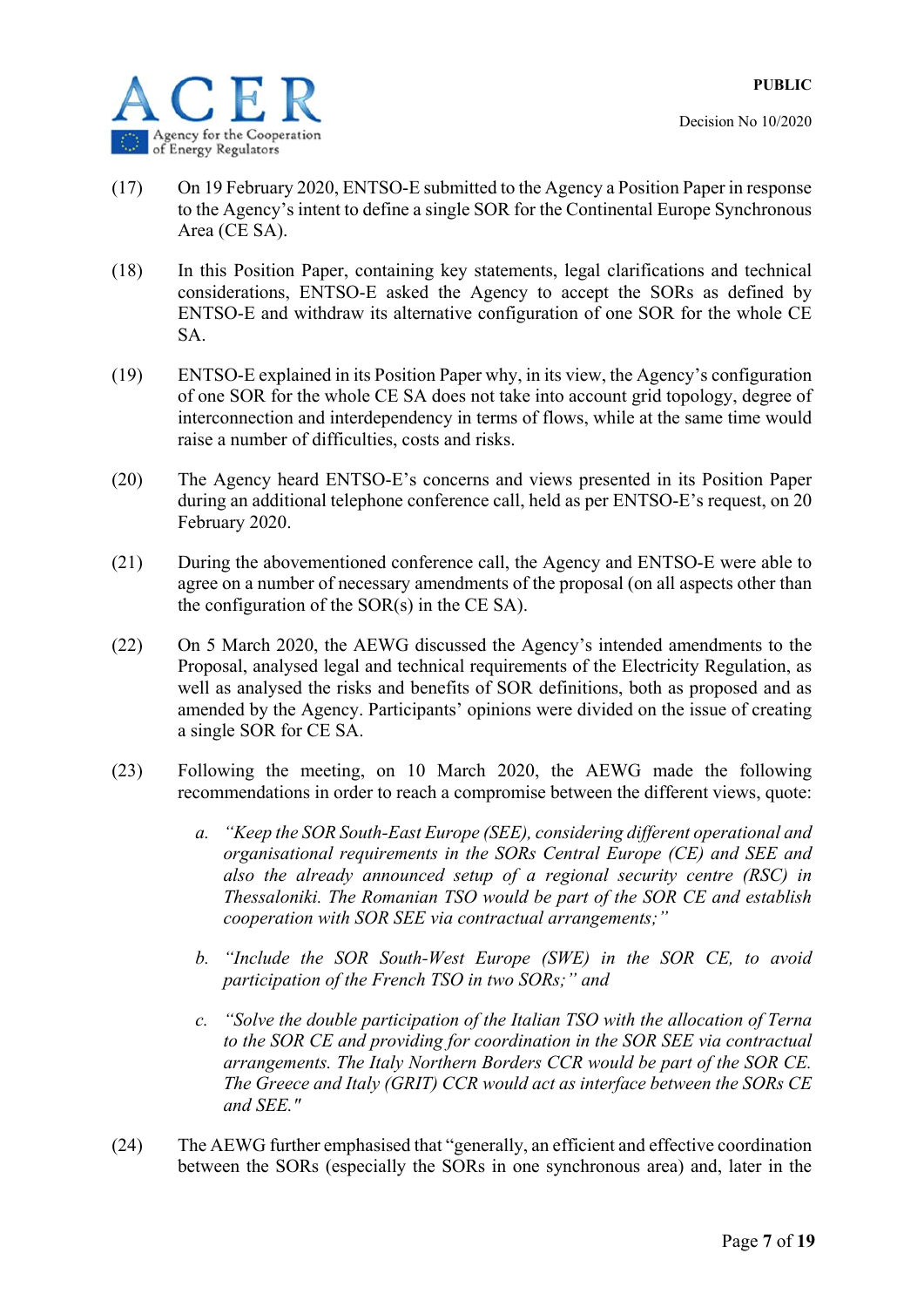

process, their RCCs in terms of organisational approach as well as technical interfaces seems to be relevant for the NRAs."

(25) In conclusion, the AEWG "strongly asked for a compromise solution in this important decision, to strengthen the future implementation and enforcement procedures with a broad majority of NRAs, also taking into account that the definition of the SORs is the base for the setup of the regional coordination centres (RCCs), which develop from the RSCs."

### **6. ASSESSMENT OF THE PROPOSAL**

#### 6.1. **Legal framework**

- (26) Article 30(1)(f) and Article 36(1) of the Electricity Regulation require ENTSO-E to adopt a proposal for the definition of SORs and, by 5 January 2020, submit it to the Agency for decision.
- (27) Article 31 of the Electricity Regulation requires ENTSO- E to consult on the proposal for the definition of SORs.
- (28) Article 36 of the Electricity Regulation sets out requirements for the development and the content of the proposal for the definition of SORs.

#### $6.2.$ **Assessment of the legal requirements**

- 6.2.1. Assessment of the requirements for the development, implementation and publication of the Proposal
- (29) The procedure for the development of the Proposal did respect the requirements of Article 36(1) of the Electricity Regulation. Indeed, the Proposal was subject to consultation as described in Section 2.1 above and it was submitted in time to the Agency.
- (30) ENTSO-E submitted the Proposal on 6 January 2020. Indeed, 5 January 2020 was a Sunday so the Proposal was actually submitted on the next working day. In addition, Article 36 of the Electricity Regulation does not declare a submission after 5 January 2020 as invalid. In the Agency's view, it is not the purpose of the deadline of 5 January 2020 to exclude any later submission.
- (31) Therefore, the Agency considers the submission of the Proposal as valid.
- 6.2.2. Assessment of the requirements for consultation, transparency and stakeholder involvement
- (32) The Agency considers that ENTSO-E fulfilled the requirements of Article 31 of the Electricity Regulation, since stakeholders were consulted on the draft Proposal. This involvement took place during a public consultation, which ran from 24 October 2019 until 20 November 2019.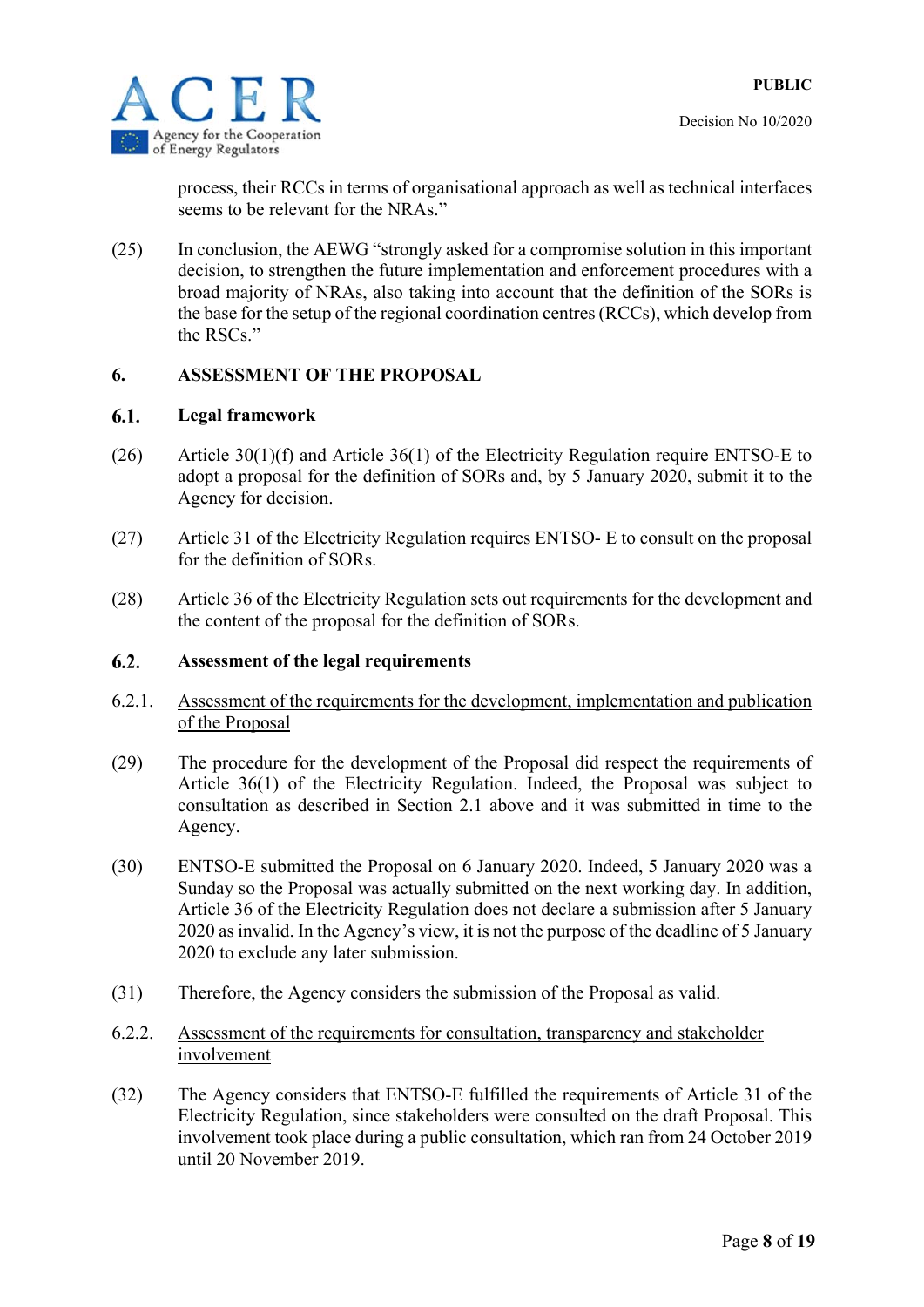

1

- (33) In addition, ENTSO-E and regulatory authorities were informed and consulted before submitting the Proposal to the Agency.
- (34) The justifications regarding the consideration given to the views expressed by stakeholders during the public consultation in the drafting of the Proposal were provided in a separate document submitted to the Agency.
- 6.2.3. Assessment of the requirements of Article 36(1) of the Electricity Regulation
- (35) ENTSO-E proposed seven SORs CE SOR, Baltic SOR, Nordic SOR, IU SOR, SWE SOR, GRIT SOR and SEE SOR – largely based on existing capacity calculation regions ('CCRs') and, to some extent, along the borders of synchronous areas ('SA'), as well as taking into account a few regional specificities concerning peninsulas of CE SA. ENTSO-E considered that the Proposal met all legal requirements, was not questioned by stakeholders in the public consultation and is the only one which will allow timely implementation of the SOR/RCC framework, as stated in ENTSO-E's Position Paper of 19 February 2020.
- (36) In the Agency's view, the Proposal fulfils the requirements of Article 36(1) first sentence of the Electricity Regulation in the sense that it specifies which TSOs, bidding zones, bidding zone borders, CCRs and outage coordination regions are covered by the SORs. The Proposal contains in Article 3, for each SOR, a table with the aforementioned specifications per each SOR.
- (37) The Proposal fulfils the requirements of Article 36(1), second sentence of the Electricity Regulation with regard to the requirement that the SOR 'shall cover at least one capacity calculation region'. 3 This is because all proposed SORs include a complete list of the bidding zone borders of the concerned CCR.
- 6.2.4. Assessment of the requirements in Article 36(2) of the Electricity Regulation
- (38) The Proposal partly fulfils the requirements of Article 36(2) third sentence of the Electricity Regulation with regard to specifying how the coordination between RCCs is to take place for the bidding zone borders adjacent to SORs.
- (39) ENTSO-E proposes to use all given flexibility to coordinate all adjacent borders in the most efficient way and has outlined the criteria for the coordination of the adjacent borders to SORs as proposed. However, the Agency found it necessary to amend Article 4 of the Proposal to clarify for which adjacent borders this is applicable and how the coordination would take place. This change was agreed to with ENTSO-E. More detail is provided below in section 6.2.5.

<sup>&</sup>lt;sup>3</sup> In this regard, CCRs shall be considered as the bidding zone borders within and between Members States to which the CACM Regulation applies.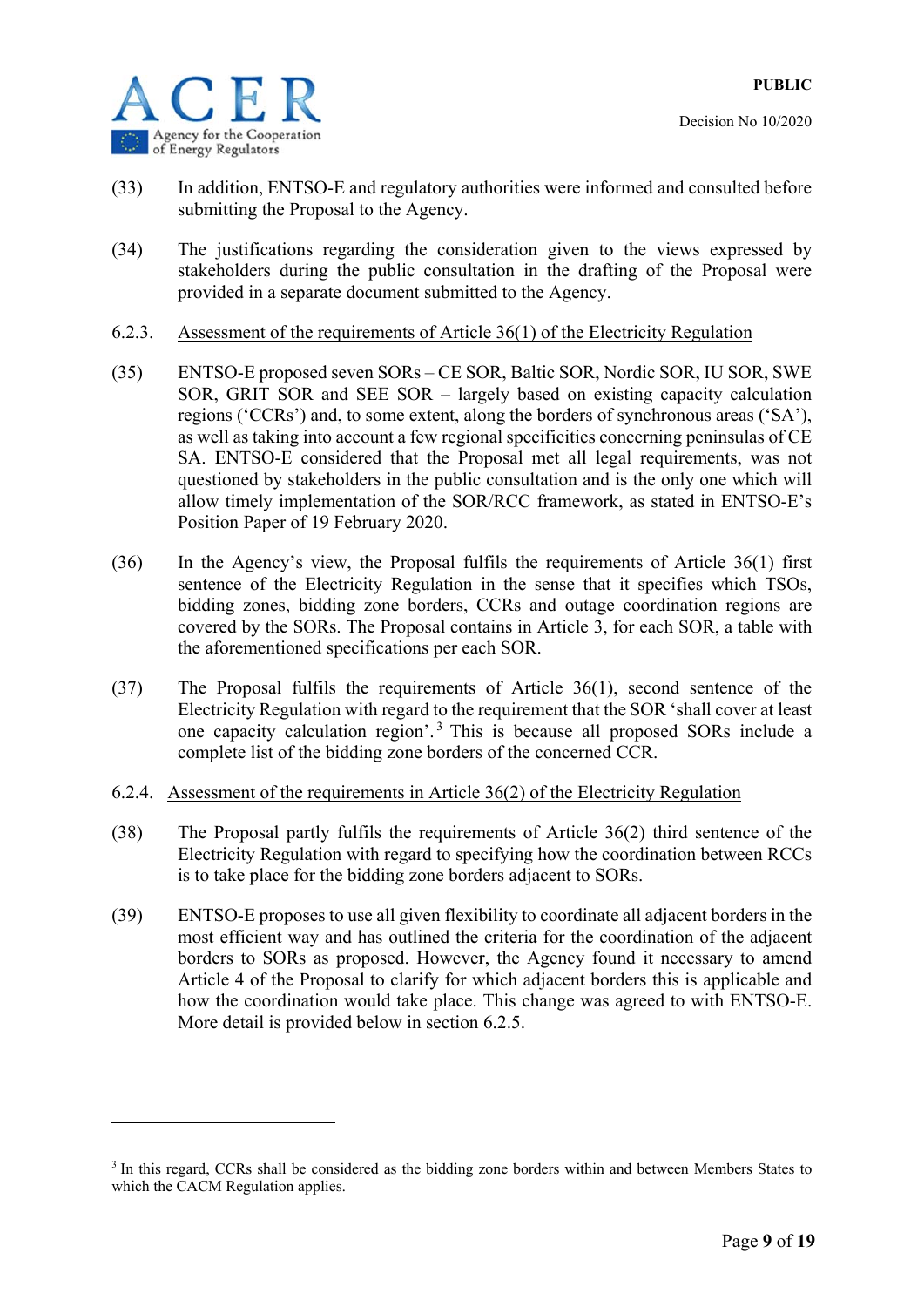

- (40) Article 36(2) first sentence of the Electricity Regulation states that the TSOs of a SOR shall participate in the RCC established in that region. In addition, the second sentence of the same article provides, as a rule, that a TSO can only participate in one RCC except "[i]n exceptional circumstances, where the control area of a transmission system operator is part of various synchronous areas, the transmission system operator may participate in two regional coordination centres."
- (41) Therefore, where the exceptional circumstances are not met, the TSOs of a SOR must participate in the RCC established in that region. In effect, this means that a TSO cannot be placed in two SORs, which as per the Proposal, would be the case for both French and Italian TSOs. In that regard, the Proposal does not adequately fulfil the requirements of Article 36(2) of the Electricity Regulation. This issue is addressed in sections 6.2.4.3 and 6.2.4.4.
- (42) Article 37 of the Electricity Regulation states that each RCC shall carry out its tasks of regional relevance (listed in its paragraph (1) and detailed in Annex I of the Electricity Regulation) in the entire SOR where it is established. As per Article 36 (2) of the Electricity Regulation, there is an exception for the CE SA, where the activities of two RCCs may overlap in a SOR, the TSOs of that SOR shall decide to either designate a single RCC in that region or that the two RCCs carry out some or all of the tasks of regional relevance in the entire SOR on a rotational basis, while other tasks are carried out by a single designated RCC. The Agency understands that when such an overlap is not present in the CE SA, a single RCC, or its regional desk (established in accordance with Article 44 of the Electricity Regulation), may individually carry out its tasks, including those of sub-regional specificity, as defined in accordance with Article 35 of the Electricity Regulation, such as for example coordinated security analysis in accordance with the methodology developed in the concerned CCR.
- (43) The following subsections detail the Agency's views on regional specificities in this regard.
- *6.2.4.1. Nordic SA*
- (44) The Danish TSO (Energinet) is the only TSO whose control area is part of two different SAs, i.e. Nordic SA and CE SA. For that reason, there are two Danish bidding zones. Denmark 1 (DK1) is part of the CE SA and Denmark 2 (DK2) is part of the Nordic SA. ENTSO-E proposes to place Energinet and both Danish bidding zones into one SOR, i.e. the Nordic SOR, although a specific legal provision in Article 36(2) of the Electricity Regulation would allow such a TSO to participate in two different RCCs.
- (45) As the exception contained in Article 36(2) offers the option (and does not impose a requirement) to the TSO, the Agency deems this proposal compliant with Article 36(2) of the Electricity Regulation. Therefore, the Agency agrees to keep both Danish bidding zones in the Nordic SOR and handle the coordination for the border to the CE SOR as proposed in Article 4(3) of the Proposal.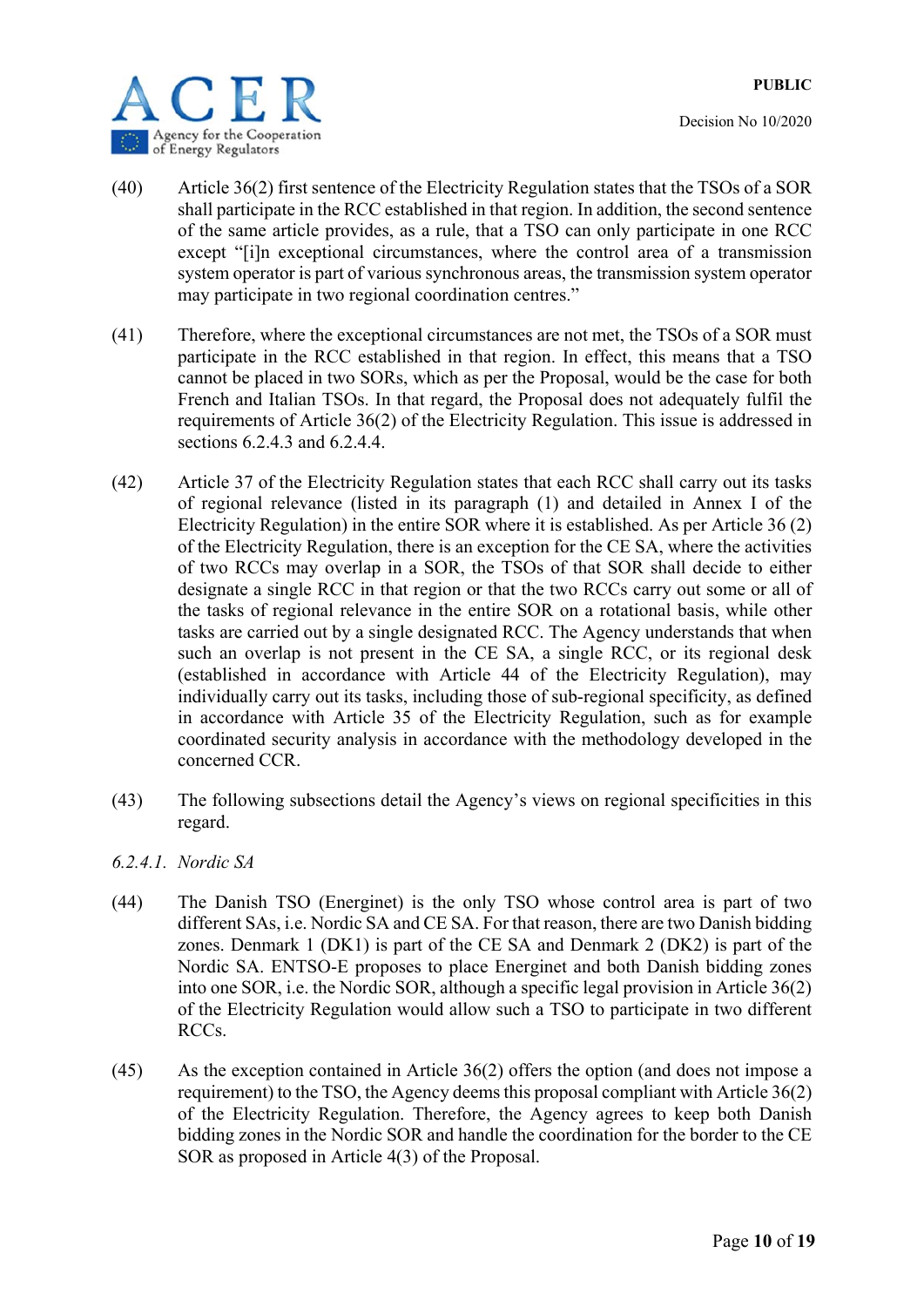

- Decision No 10/2020
- (46) Nevertheless, the Agency understands that the outcome of the analysis referred to in the CCR Decision<sup>4</sup>, which is under review, may result in reorganising HANSA CCR and CORE CCR, de facto placing the DK1-DE/LU and DK1-NL borders from the HANSA CCR into the CORE CCR. This should be reflected in the SORs. To this end, the Agency introduced a new paragraph (4) in Article 3 of the Proposal to address potential changes to the HANSA CCR and CORE CCR.
- *6.2.4.2. Baltic SA*
- (47) The Agency understands that the Baltic SA consists of control areas of the three Baltic TSOs (Litgrid, AST and Elering).
- (48) The Agency also understands that the Baltic CCR includes, in addition to the above mentioned TSOs, the TSOs of Finland, Sweden and Poland. These latter TSOs are however connected to the Baltic SA via high voltage direct current systems ('HVDC systems').
- (49) According to Article 36(1) of the Electricity Regulation, the Proposal needs to take into account the grid topology, including the degree of interconnection and of interdependency of the electricity system in terms of flows. The Agency understands that there is a strong interdependency inside a SA because of the existence of alternative current (AC) interconnections between TSOs' control areas. In such a case, the electricity flows according to the laws of physics (i.e. over the path of least resistance (impedance)) and cannot therefore be fully controlled by the TSOs. Conversely, in case of interconnected SAs, the interconnections take the form of HVDC systems comprised of at least two HVDC converter stations with DC transmission lines or cables between the HVDC converter stations. In such cases, the interdependency between SAs is significantly reduced compared with that of the AC interconnections. This is because of the full controllability of the transmitted active power flow between the HVDC converter stations.
- (50) Therefore, the Agency agrees with the configuration of the Baltic SOR as defined in the Proposal.
- *6.2.4.3. South West Europe*
- (51) ENTSO-E proposes to place the bidding zone of France into two different SORs, the CE SOR and the SWE SOR. The bidding zone border France-Spain would take part in the SWE SOR and all the other French AC borders would be part of the CE SOR. As proposed by ENTSO-E, the French TSO (RTE) would participate in both SORs.

<u>.</u>

<sup>4</sup> DECISION No 04/201, 1 April 2019.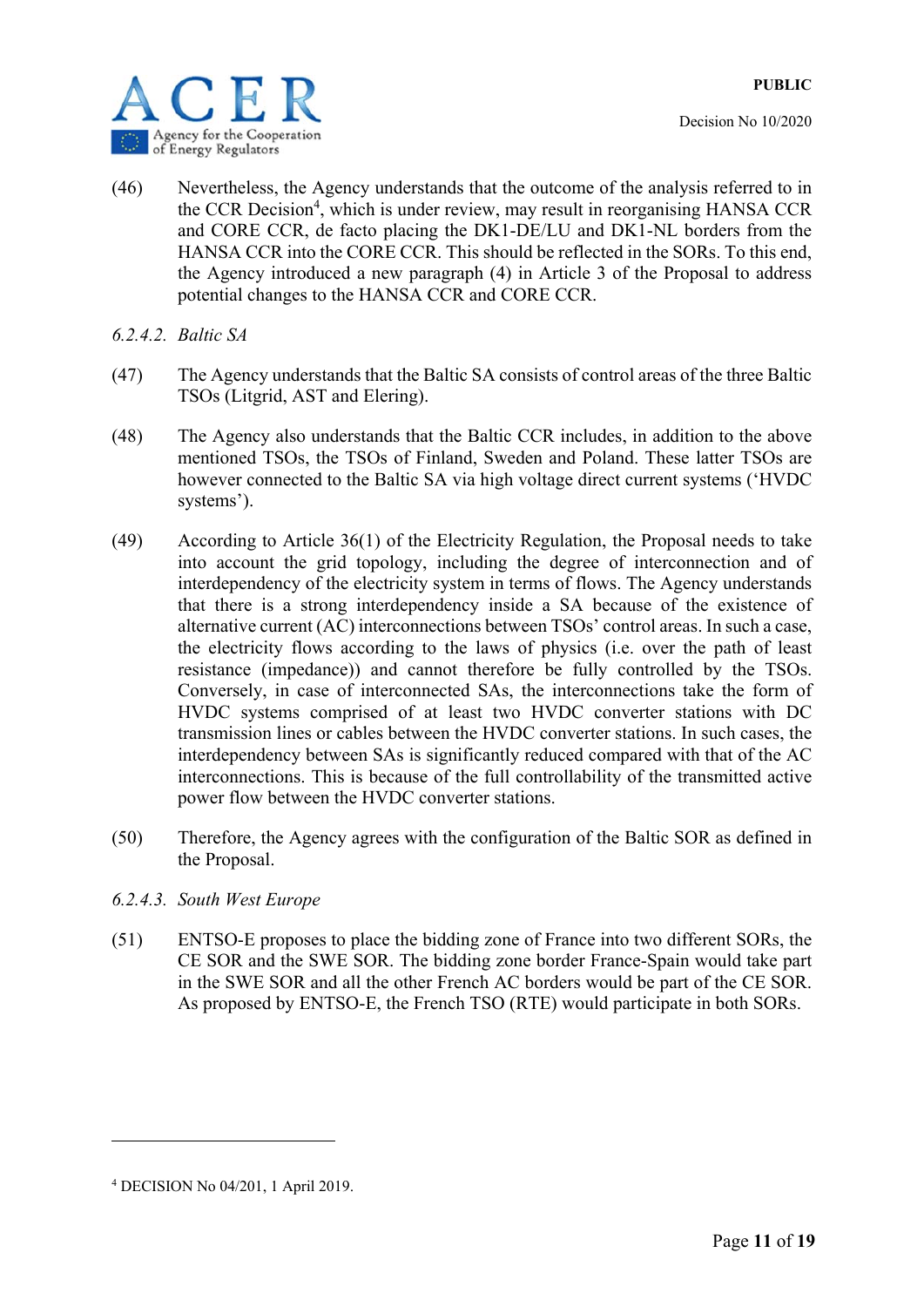



- (52) If placed in both the CE SOR and the SWE SOR, this would require the French TSO to participate in the RCCs established for both CE SOR and SWE SOR, although the control area of the French TSO is part of the same SA.
- (53) Therefore, the Agency considers that the participation of the French TSO in two SORs would be contrary to the wording of Article 36(2) of the Electricity Regulation.
- (54) For this reason, the Agency defines an alternative CE SOR configuration in this regard, i.e. inclusive of the TSOs in the Iberian Peninsula and of the France-Spain bidding zone border.
- (55) In addition, the Agency notes that, with the establishment of binding interconnection targets<sup>5</sup>, the Iberian Peninsula is expected to become more and more interconnected, and therefore more and more interdependent with Continental Europe, which reinforces the need to include this sub-region into the CE SOR.
- (56) Furthermore, the Agency notes that this definition allows TSOs in the CE SOR to fully take into account the sub-regional specificities of the Iberian Peninsula, through the possible establishment of a regional desk in accordance with Article 44 of the Electricity Regulation.
- (57) Finally, another viable option, in accordance with Article 36(2) of the Electricity Regulation, is for the TSOs in the CE SA to decide, where the activities of two regional coordination centres do not overlap in a SOR, to designate a single RCC in that subregion to carry out some or all of the tasks of sub-regional relevance.
- *6.2.4.4. GRIT*

<u>.</u>

(58) ENTSO-E proposes that the Italian bidding zone Italy North (IT NORD) is covered by two different SORs, i.e. by the CE SOR and the GRIT SOR. All other Italian bidding zones would be covered by the GRIT SOR only. The bidding zone IT NORD is strongly influenced by electrical flows coming from northern neighbouring countries (including Switzerland) and also between other countries part of the CE SA

<sup>&</sup>lt;sup>5</sup> The Clean Energy Package has set new binding climate and energy targets for 2030, including guaranteeing at least 15% electricity inter-connection levels between neighbouring Member States: https://eurlex.europa.eu/legal-content/EN/TXT/PDF/?uri=CELEX:32018R1999&from=EN

As stated in the Fourth Report State of the Energy Union, April 2019: "A key priority of the Energy Union has been to end the energy isolation of disconnected regions.(...) Greater integration of the Iberian peninsula is also being promoted by the support by the European Commission for the INELFE project and for a power line crossing the Bay of Biscay. These efforts will double the exchange capacity between France and Spain by 2025, bringing Spain closer to the 10 % interconnection target, and progressively integrating the whole Iberian Peninsula into the internal electricity market."

Cf. also, e.g., Article 194(1)(d) of the Treaty on the Functioning of the European Union, and Recitals (6) and (28) of Regulation (EU) 2019/942.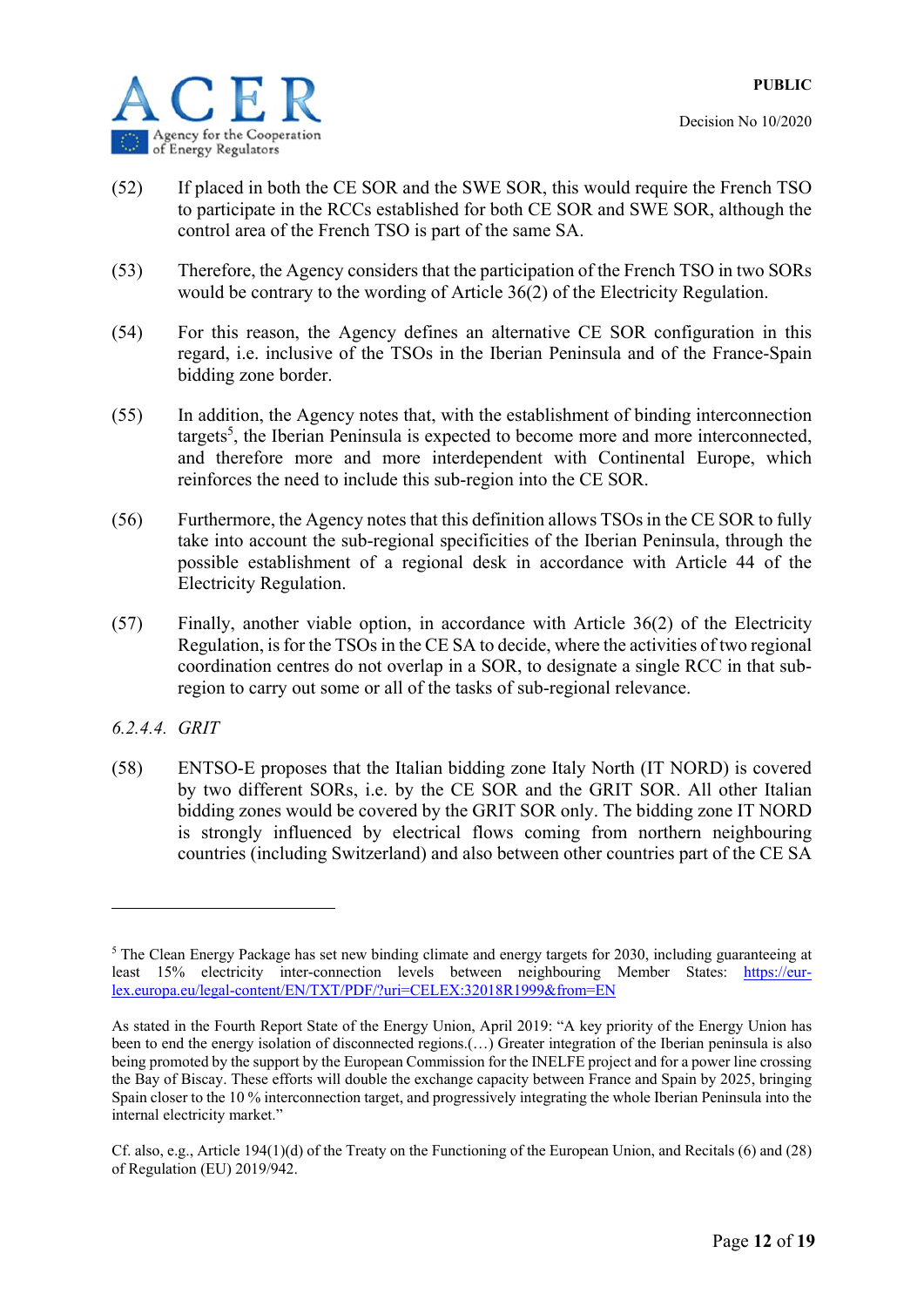

(especially Germany). This influence is expected to increase in the future with new interconnections in development that will require coordinated actions among all the involved TSOs. Conversely, the IT NORD grid represents also a large portion of the Italian TSO's control area, which ENTSO-E entirely placed in the GRIT SOR.

- (59) As proposed by ENTSO-E, the Italian TSO (Terna) would participate in both SORs.
- (60) If placed both in the CE SOR and the GRIT SOR, this would require the Italian TSO to participate in the RCCs established for both the CE SOR and the GRIT SOR, although the control area of the Italian TSO is part of the CE SA.
- (61) Therefore, the Agency considers that the participation of the Italian TSO in two SORs would be contrary to the wording of Article 36(2) of the Electricity Regulation.
- (62) For this reason, and following the AEWG's advice, the Agency included Terna only in the CE SOR, confirming the integration of the bidding zone borders of the IT NORD CCR in the CE SOR and removed the GRIT SOR as originally proposed by ENTSO-E.
- (63) Also, for completeness, the IT CNOR, IT CSUD, IT SUD, IT SICI, IT SARD and IT ROSN bidding zones<sup>6</sup> and bidding zone borders of the GRIT CCR shall act as an interface between the SEE SOR and the CE SOR. Concerning these bidding zones and bidding zone borders, the Italian TSO should ensure the coordination, in accordance with the SO Regulation, via contractual arrangements, with the relevant RCC, of the tasks of regional relevance listed in Article 37(1) of the Electricity Regulation.
- (64) In accordance with the SO Regulation, the tasks of cross-regional relevance concerning the bidding zone borders of the GRIT CCR should be coordinated between the RCC established by the TSOs in the SEE SOR and the relevant RCC established by the TSOs in the CE SOR.
- *6.2.4.5. South East Europe*
- (65) ENTSO-E proposes that the SEE SOR is established for the South East Europe region, excluding the Romanian TSO (Transelectrica) from participating in this SOR but including all the SEE CCR bidding zone borders (including Bulgaria-Romania (BG-RO) bidding zone border).
- (66) Further, ENTSO-E proposes the BG-RO bidding zone border as the adjacent bidding zone border to the SEE SOR and CE SOR for which a coordination, in accordance with the applicable terms, conditions and methodologies, shall be executed by the RCC established by the TSOs in the SEE SOR. This shall be ensured in cooperation

<u>.</u>

<sup>6</sup> As defined in the CCR Decision.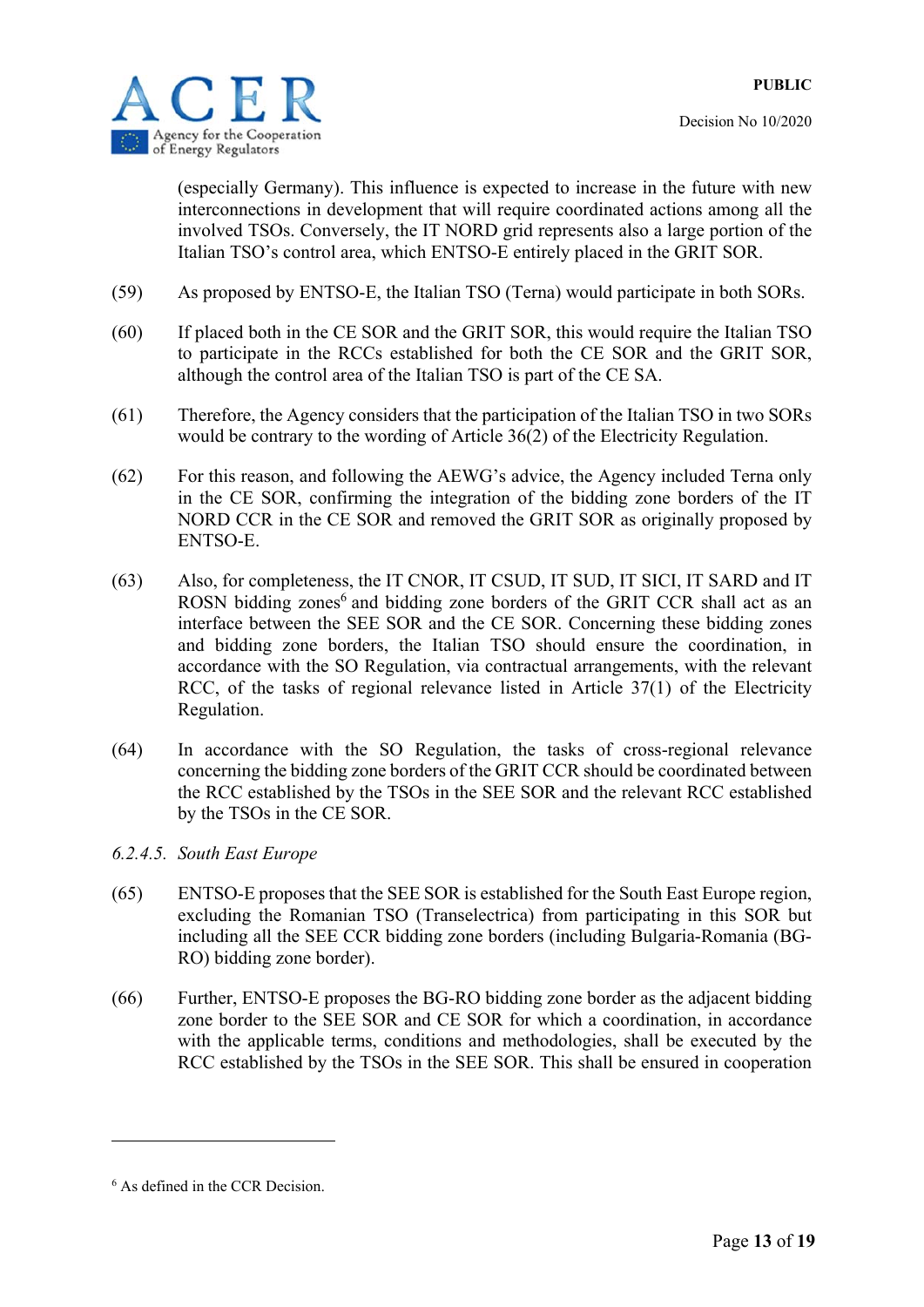

with the Romanian TSO that shall have a contractual arrangement with the RCC established by the TSOs in the SEE SOR.

- (67) Although one could argue that the interdependency in terms of flow for the BG-RO bidding zone border would require combining the SEE SOR with the CE SOR, the Agency decided to follow the AEWG's advice and therefore to keep the SEE SOR as proposed by ENTSO-E.
- 6.2.5 Amendments necessary to ensure legal clarity and consistency with existing legal provisions
- (68) In light of the above considerations, the Agency made a number of amendments to the Proposal.
- (69) The Agency made changes to the 'Whereas' section of the Proposal to clarify the purpose and scope of the document and removed references to Article 35 of the Electricity Regulation, as it is out of scope of the Proposal. ENTSO-E agreed with the changes made in this regard.
- (70) The Agency removed references to third countries from the 'Whereas' section as these are out of scope of this Decision. Nevertheless, the Agency included Recital 7 in the 'Whereas' section to highlight the importance of third countries for secure system operation inside all synchronous areas across the Union. ENTSO-E agreed with the changes made in this regard.
- (71) The Agency made minor editorial changes to the 'Whereas' section for consistency with the wording of the Electricity Regulation, as well as with the wording of the Articles for the SOR definition, as revised. ENTSO-E agreed with the changes made in this regard.
- (72) The Agency made minor editorial changes to Article 1 to clarify the purpose and scope of the Proposal. ENTSO-E agreed with the changes made in this regard.
- (73) In the Agency's view, Article 2 of the Proposal fell short of all acronyms necessary for the understanding of the Proposal; the Agency made the necessary changes for clarity. ENTSO-E agreed with the changes made in this regard.
- (74) The Agency made changes to Article 3(1) of the Proposal to clarify which TSOs have to be part of SORs and fulfil the obligations stemming from the present Decision. Only TSOs that have been designated or assigned with responsibilities relevant for system operation will be included in SORs. These responsibilities are for example: calculation of capacity, assessment of needed remedial actions to ensure security of the whole system, coordination of all the outages to ensure security and efficiency, adequacy assessment and tasks related to the provision of system balancing. ENTSO-E agreed with the changes made in this regard.
- (75) Since at national level Member States or regulatory authorities can assign or designate TSOs with responsibilities for system operation, the Agency included a new paragraph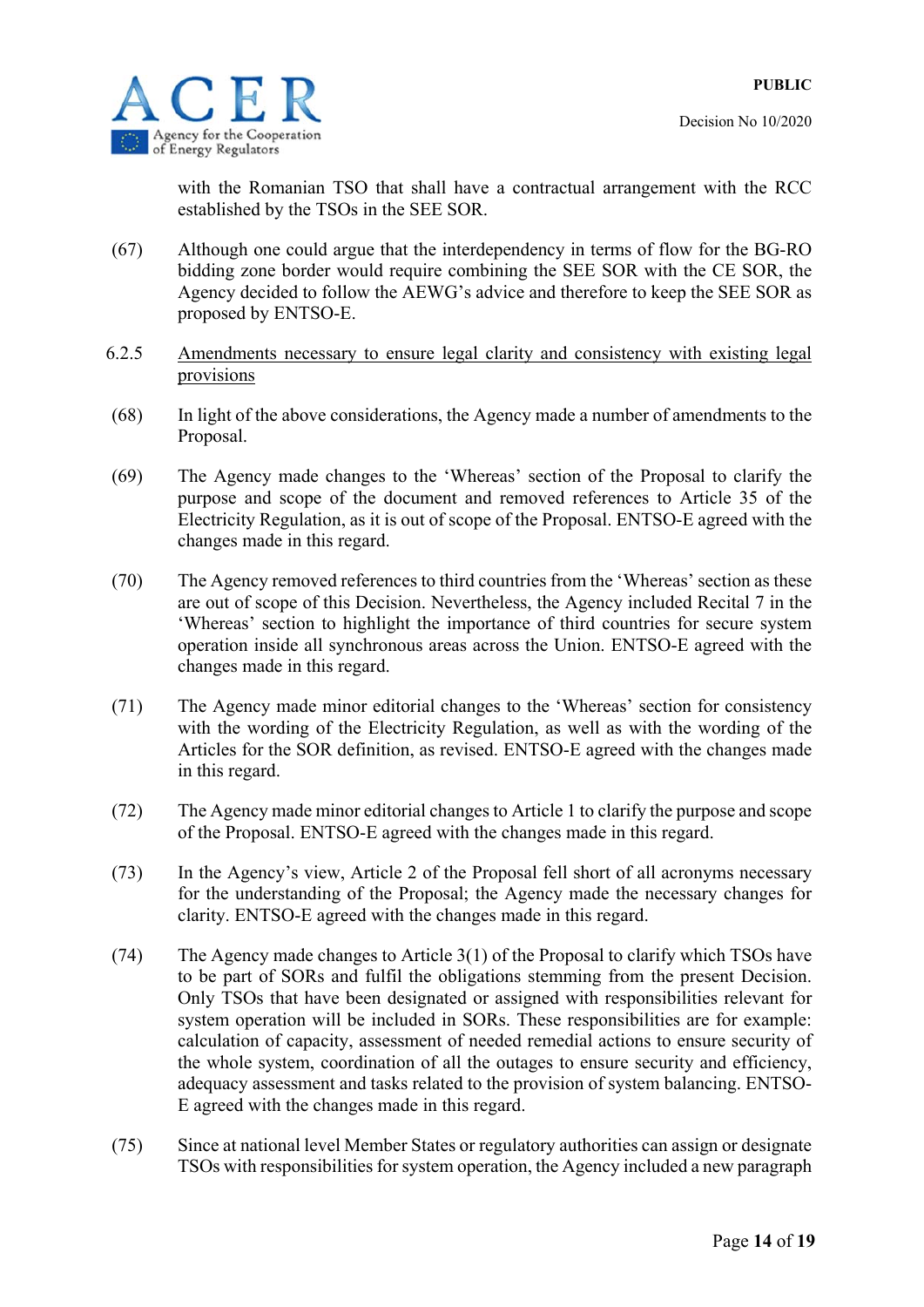

1

Decision No 10/2020

(2) in Article 3. This paragraph specifies that the list of TSOs in SORs is without prejudice to the Member States' ability to designate or assign, or the regulatory authorities' ability to assign, one or several responsibilities to other TSOs in accordance with the Electricity Directive<sup>7</sup>. ENTSO-E agreed with the changes made in this regard.

- (76) The Agency made changes to the paragraph (3) of Article 3 to clarify and strengthen the requirement for consultation with the TSOs who are part of the CCR and who have not been included in the SOR. The Agency deems the reinforcement of the requirement for consultation necessary to preserve a minimum of level-playing field in the decisions taken at SOR level, which could impact neighbouring TSOs not included in the SOR. ENTSO-E agreed with these changes.
- (77) The Agency made changes to Articles 3 and 4 to define the CE SOR as detailed above in section 6.2.4, as well as introduced more detail regarding coordination aspects. Changes in this regard reflect the advice received from the AEWG.
- (78) The CE SOR, as defined by the Agency as per AEWG's advice, should ensure that there is adequate support for the increasingly integrated operation of electricity systems across the Union.
- (79) Furthermore, the geographical scope of RCCs, as per Recital 54 of the Electricity Regulation, should allow them to contribute effectively to the coordination of the operation of TSOs across regions. As per the same recital, RCCs should have the "flexibility to carry out their tasks in the way which is best adapted to the nature of individual tasks entrusted to them", which the Agency does not dispute nor preclude with this definition of SORs.
- (80) The Agency believes that its amendments to the Proposal would have a limited impact on the implementation timeline and costs. The Agency anticipates governance requirements, to be defined according to Article 35 of the Electricity Regulation, to be covered in a more holistic, but not necessarily more complex manner. While there would be a larger set of TSOs in one region, where there are no overlaps, regional specificities are still able to be planned and carried out as today without substantial changes.
- (81) Moreover, the Electricity Regulation offers viable options (as detailed in paragraph (9)) to address the possible complexities of having a larger SOR: sub-regional specificities could be addressed through the possible establishment of a regional desk in accordance with Article 44 of the Electricity Regulation, or, in accordance with Article 36(2) of the Electricity Regulation, the TSOs of the CE SA can decide, where

<sup>7</sup> Directive (EU) 2019/944 of the European Parliament and of the Council of 5 June 2019 on common rules for the internal market for electricity and amending Directive 2012/27/EU, OJ L 158, 14.6.2019, p. 125–199.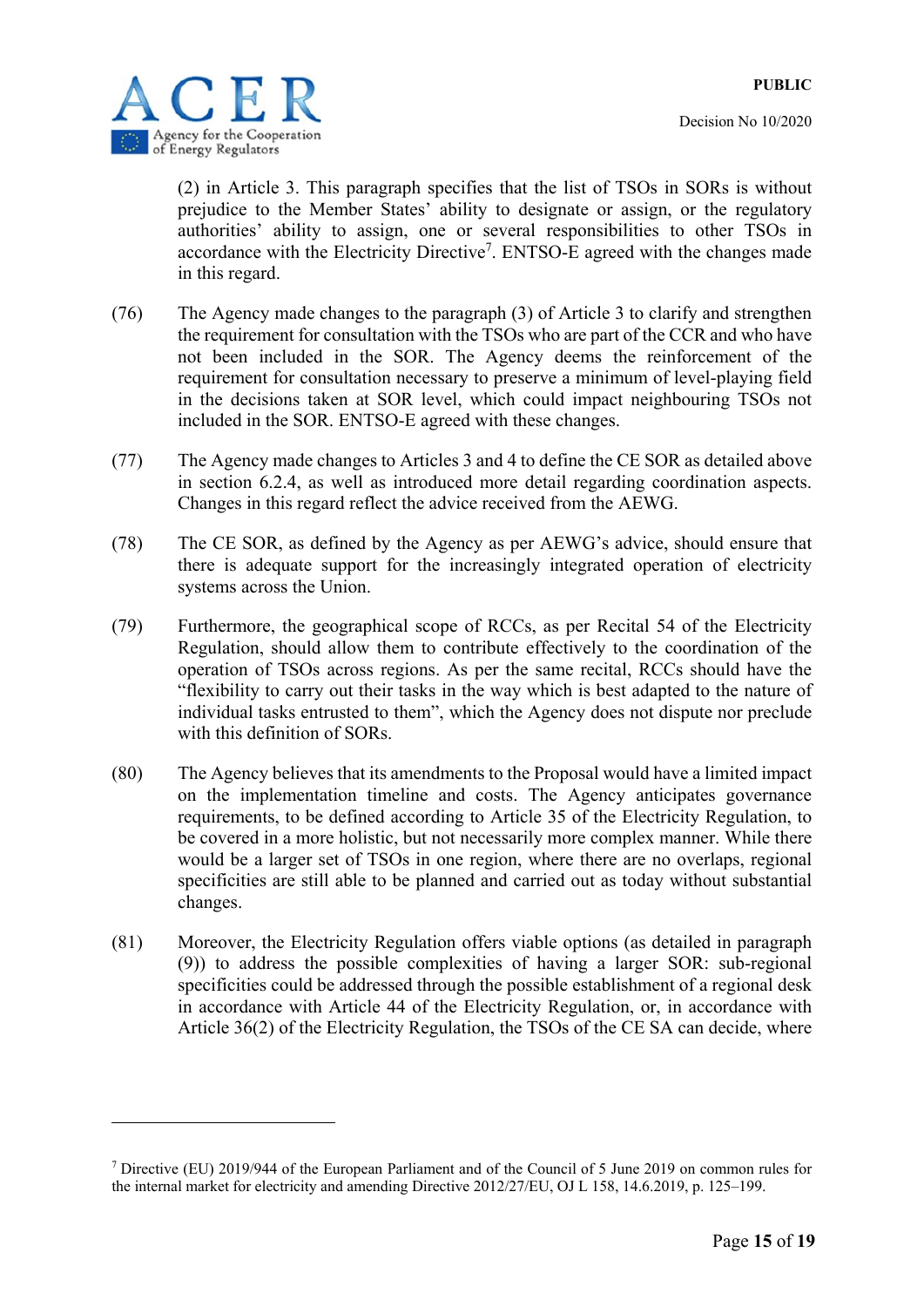

1

the activities of two RCCs do not overlap in a SOR, to designate a single RCC in that region to carry out some or all of the tasks of regional relevance.

- (82) The Agency included detailed provisions in Articles 3 and 4 on how the coordination between RCCs for bidding zone borders adjacent to SORs is to take place. These changes were discussed and agreed with ENTSO-E and then further developed for consistency following AEWG's advice.
- (83) The Agency made changes to Articles 3 and 4 to take into consideration the AEWG's advice regarding the GRIT CCR.
- (84) The Agency emphasises that the Proposal concerns EU Member States, as RCCs will encompass Union TSOs only and as it is provided for by the Electricity Regulation. Therefore, any references in the Proposal to non-EU TSOs were deleted. Specifically, the references to Swiss borders and to the Swiss TSO in the initial Article 4(7)(3) of the Proposal were deleted. As per the Withdrawal Agreement<sup>8</sup>, this Decision shall apply to the UK. Possible necessary changes to the configuration of SORs in the future in this regard are not excluded, although cannot be foreseen at present.
- (85) The Agency acknowledges that, as emphasised in Recital (15) of the SO Regulation, synchronous areas do not stop at the Union's borders and can include the territory of third countries. The Union, Member States and TSOs should aim for secure system operation inside all SAs across the Union. They should support third countries in applying similar rules to those contained in the SO Regulation. ENTSO-E should facilitate cooperation between Union TSOs and third country TSOs concerning secure system operation. Nevertheless, the Agency emphasises that it is bound by the remit set out in Article 36 of the Electricity Regulation, as well as by Regulation (EU) 2019/942.
- (86) Recital (70) of the Electricity Regulation emphasises that "Member States, the Energy Community Contracting Parties and other third countries which apply this Regulation or are part of the synchronous area of Continental Europe should closely cooperate on all matters concerning the development of an integrated electricity trading region and should take no measures that endanger the further integration of electricity markets or security of supply of Member States and Contracting Parties."
- (87) Indeed, the Agency acknowledges the intention of the TSOs "to conclude with the third country TSOs not bound by the Regulation EU 2019/943 agreements setting the basis for their cooperation concerning secure system operation and setting out arrangements for the compliance of the third country TSOs with the obligations set in Regulation EU 2019/943". For clarity, the Agency moved paragraph (3) of Article 3

<sup>&</sup>lt;sup>8</sup> Agreement on the withdrawal of the United Kingdom of Great Britain and Northern Ireland from the European Union and the European Atomic Energy Community2019/C 384 I/01 XT/21054/2019/INIT OJ C 384I , 12.11.2019, p. 1–177.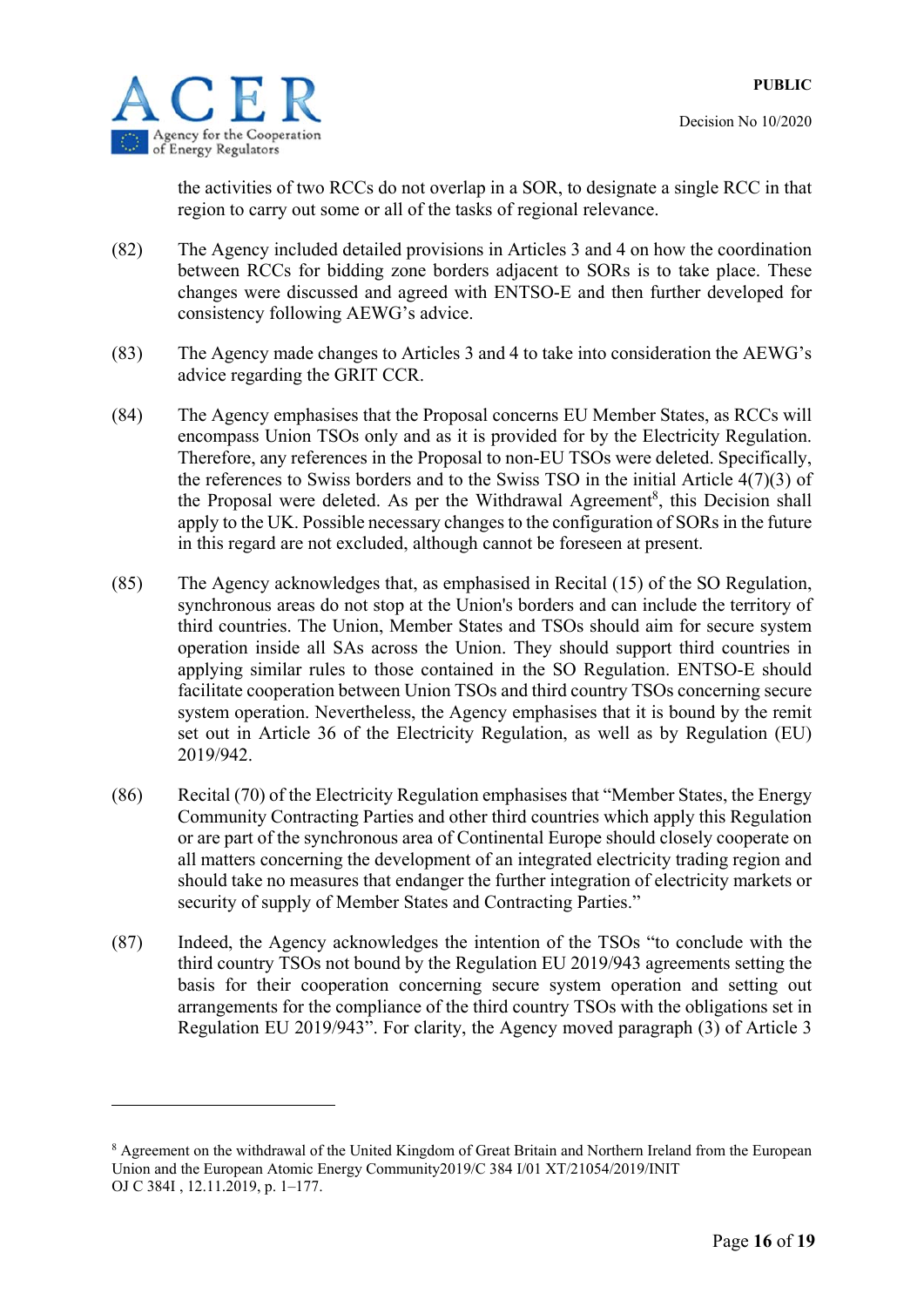to Article 5 as this also constitutes an implementation task. ENTSO-E agreed with this change.

- (88) The Agency removed Article 5(2) of the Proposal as it referred to the implementation of Article 38 of the Electricity Regulation, which is out of scope of the present Decision. ENTSO-E agreed with this change.
- (89) The Agency made changes to the Proposal taking into account those future and market developments that are certain, namely regarding the inclusion of Energinet and both Danish bidding zones in the Nordic SOR. Nevertheless, the Agency stresses that certain future developments that are not yet well defined or cannot be anticipated at the time of this Decision have not been accounted for; these will need to be addressed at a later stage by means of amendments to the definition of SORs once these future developments materialise, become certain or foreseeable, depending on an assessment made on a 'case-by-case' basis. ENTSO-E agreed with the changes made in this regard.
- (90) The Agency made changes to Article 3 to clarify that relevant TSOs shall be consulted when coordinated actions will be developed in accordance with Article 42 of the Electricity Regulation. ENTSO-E agreed with these changes.
- (91) The Agency introduced a new paragraph (4) in Article 3 of the Proposal to address potential changes to the HANSA CCR and CORE CCR. ENTSO-E agreed with this change.
- (92) The Agency amended Article 4 in order to specify how the coordination between RCCs is to take place in regards to the bidding zone border adjacent to Baltic SOR and CE SOR. ENTSO-E agreed with the changes made in this regard.
- (93) The Agency clarified the outage coordination for HANSA CCR by adding a reference in Article 4 (3) of the Proposal to the HANSA Regional Outage Coordination in accordance with Article 80 of the SO Regulation. ENTSO-E agreed with the changes made in this regard. Also, the Agency added to Article 4 references to the common methodology for coordinated redispatching and countertrading and common methodology for redispatching and countertrading cost sharing, pursuant to Articles 35 and 74 of the CACM Regulation<sup>9</sup> which were missing. ENTSO-E agreed with the changes made in this regard.

### **7. CONCLUSION**

1

<sup>&</sup>lt;sup>9</sup> Commission Regulation (EU) 2015/1222 of 24 July 2015 establishing a guideline on capacity allocation and congestion management OJ L 197, 25.7.2015, p. 24–72.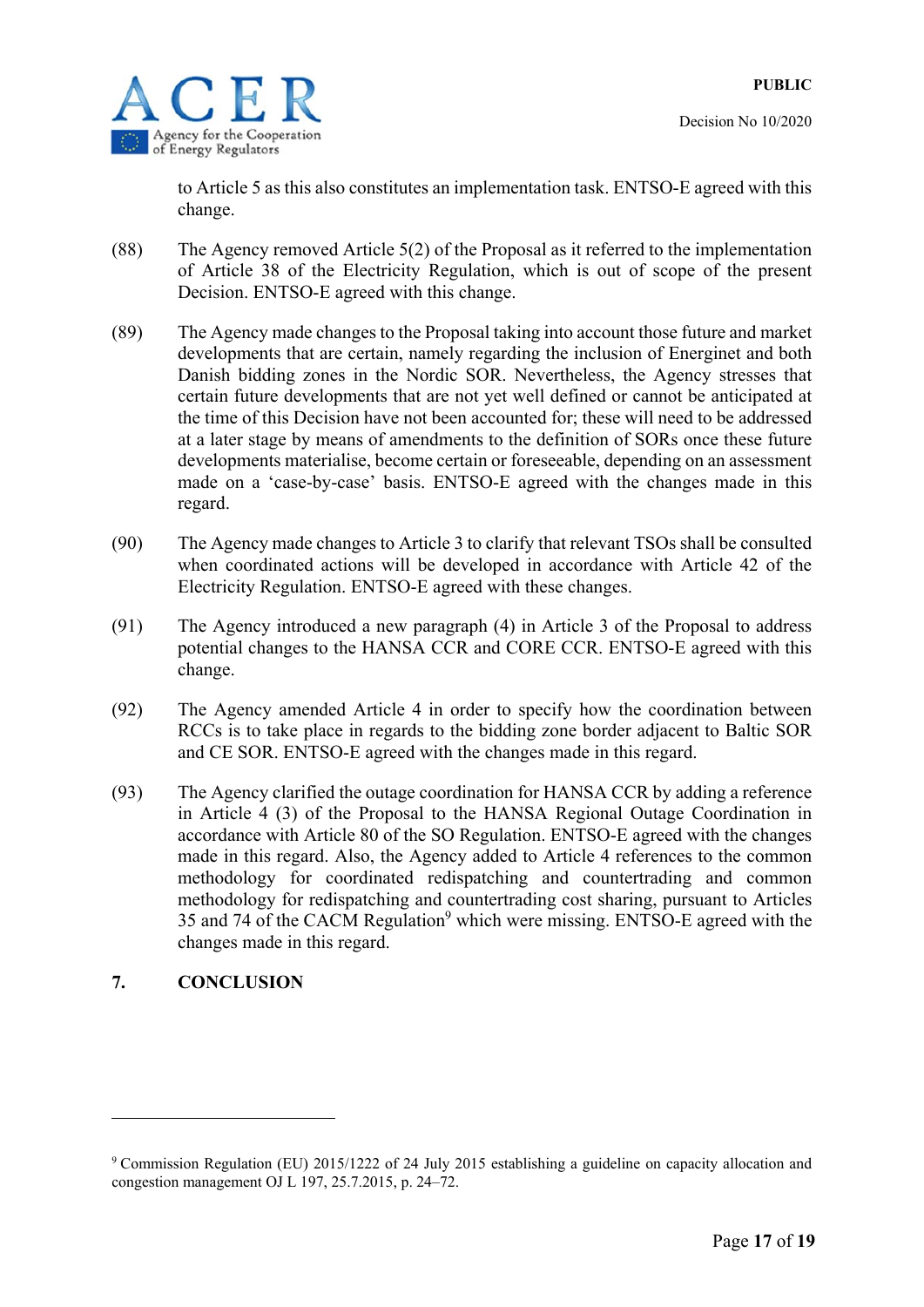

- (94) For all the above reasons, the Agency considers the Proposal in line with the requirements of the Electricity Regulation, provided that the amendments described in this Decision are integrated in the Proposal, as presented in Annex I.
- (95) Therefore the Agency approves the Proposal subject to the necessary amendments and to the necessary editorial amendments. To provide clarity, Annex I to this Decision sets out the Proposal as amended and approved by the Agency,

HAS ADOPTED THIS DECISION:

*Article 1* 

The definition of the system operation regions according to Article 36 of Regulation (EU) 2019/943 is adopted as set out in Annex I to this Decision.

*Article 2* 

This Decision is addressed to ENTSO-E.

Done at Ljubljana, on 6 April 2020.

*- SIGNED -* 

*Fоr the Agency The Director* 

C. ZINGLERSEN

Annexes:

Annex I – Definition of system operation regions in accordance with Article 36 of Regulation (EU) 2019/943 on the geographical scope of regional coordination centres

Annex Ia – (for information only) – Track change version of Annex I compared to the Proposal